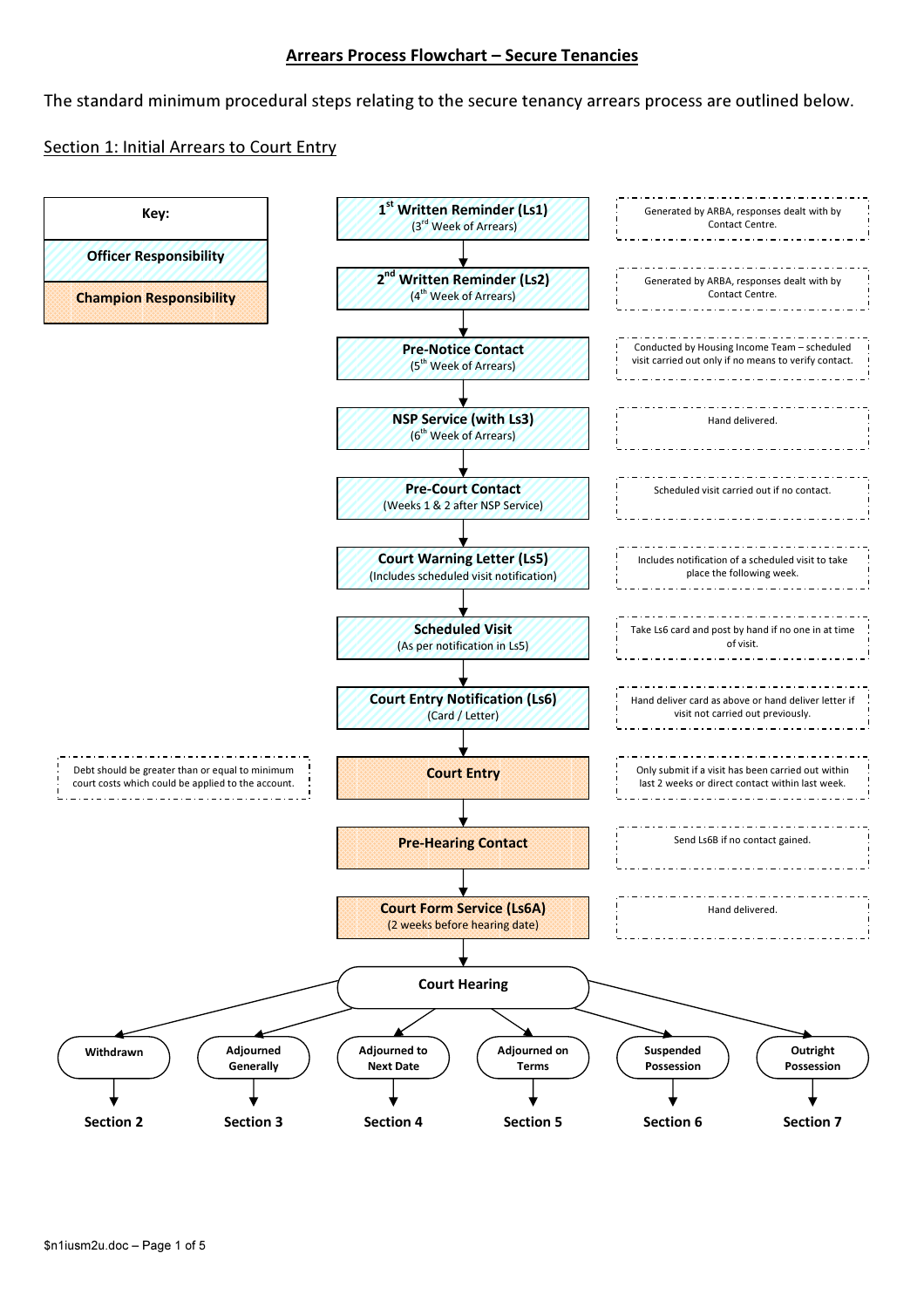## Section 2: Case Withdrawn (with Order for Costs)



Section 3: Case Adjourned Generally

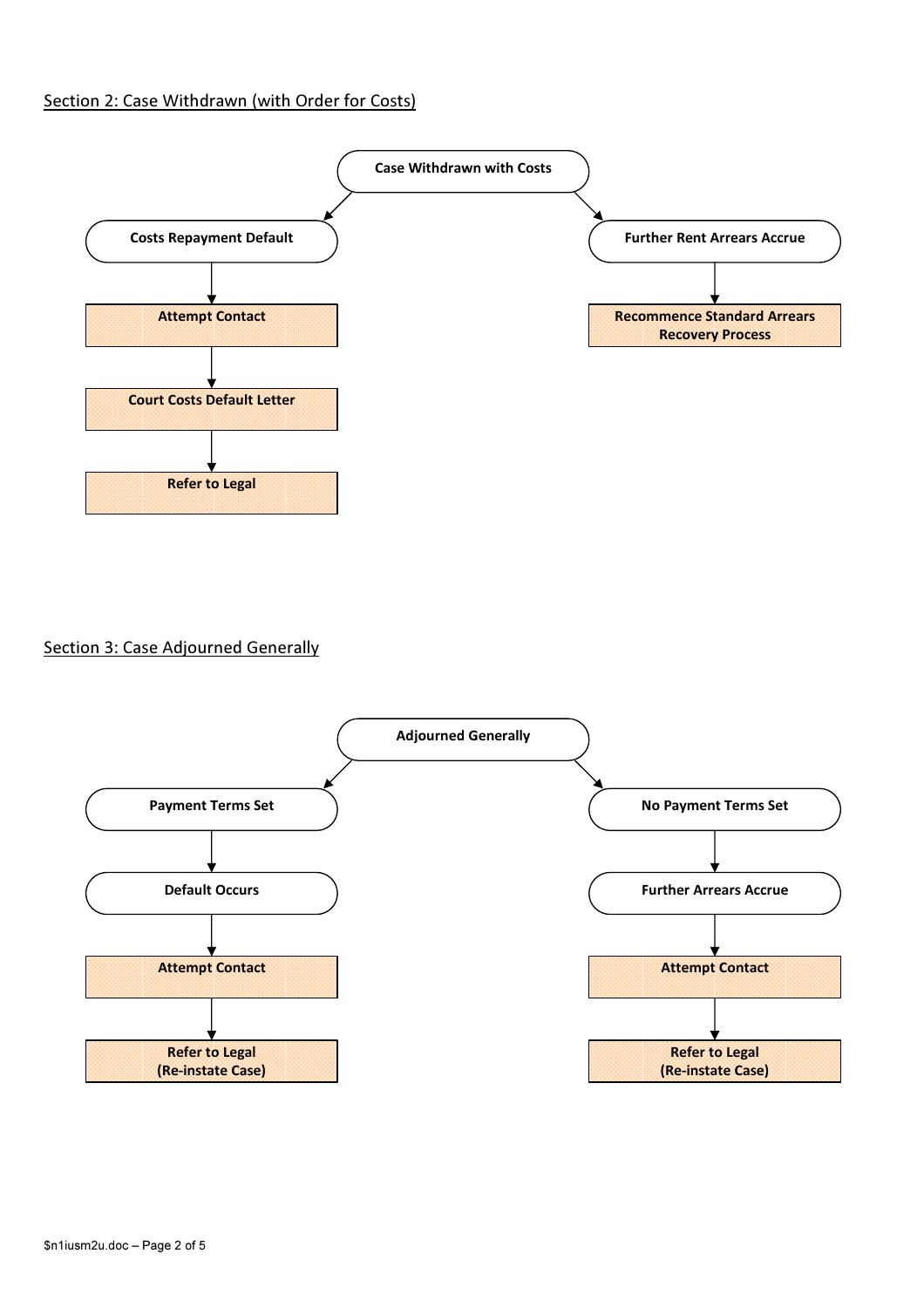### Section 4: Case Adjourned to Next Available Date



Section 5: Case Adjourned on Terms

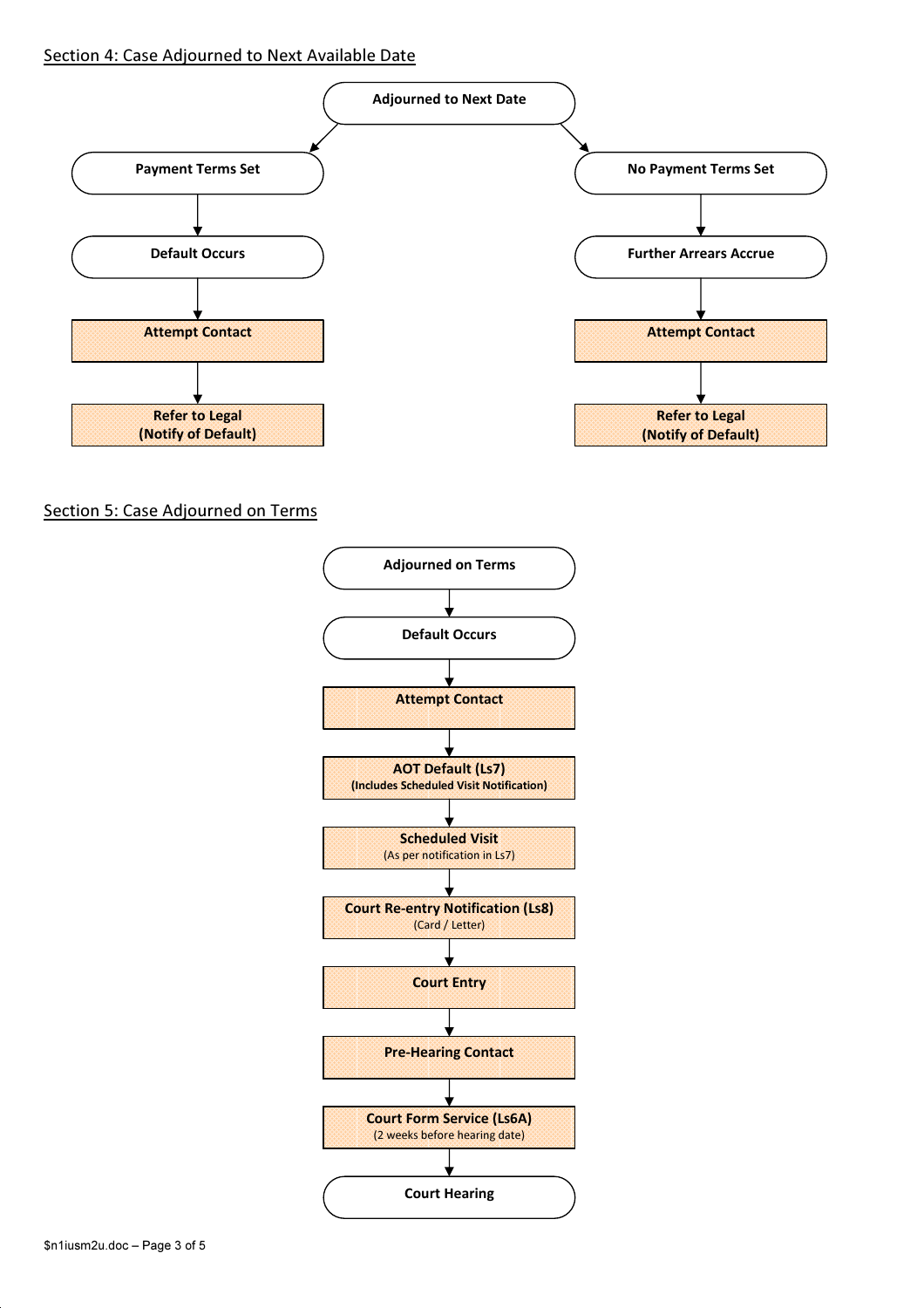### Section 6: Suspended Possession Order Granted